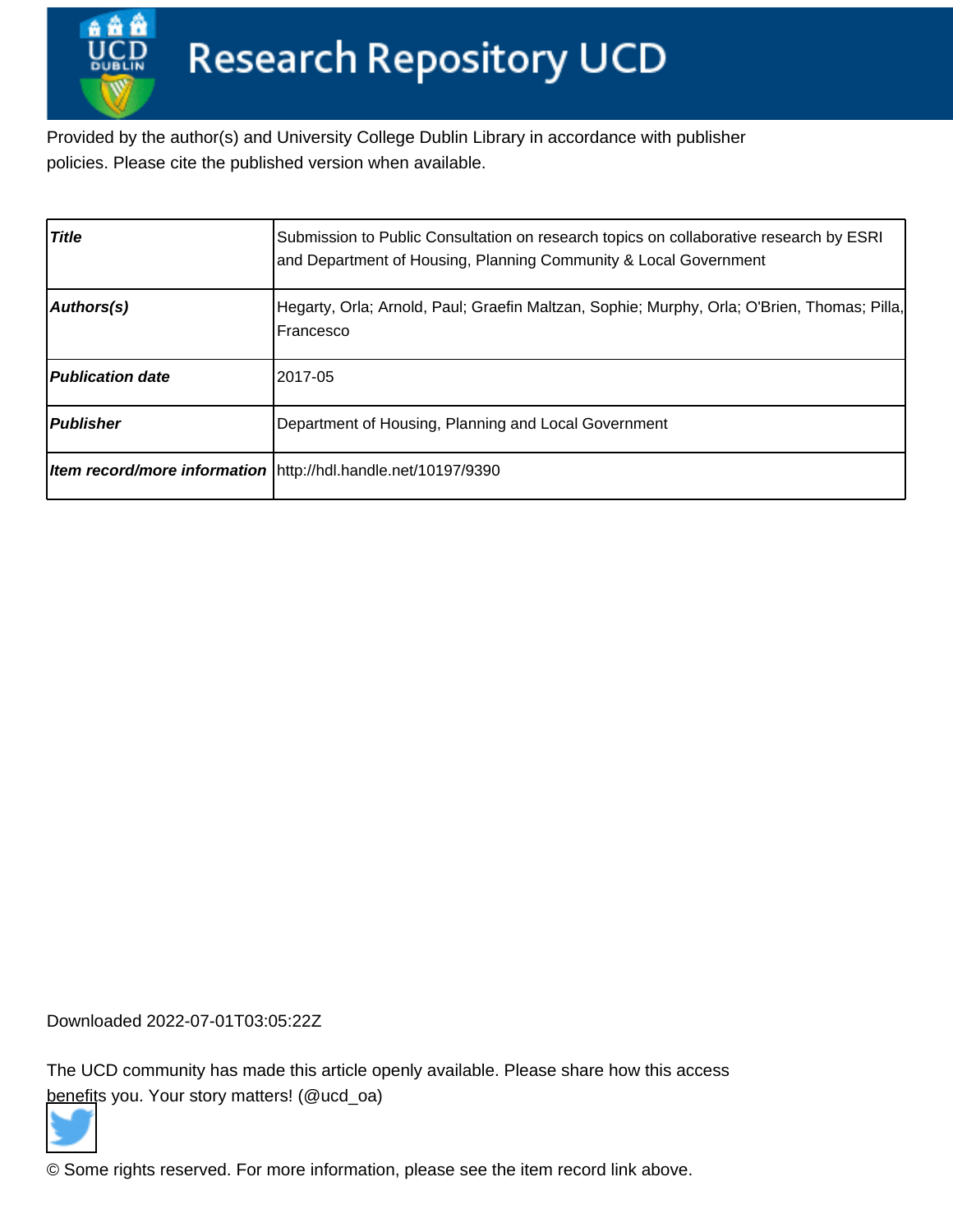**Submission to Public Consultation on research topics on collaborative** research by ESRI and Department of Housing, Planning Community & **Local Government**



# **UCD School of Architecture, Planning and Environmental Policy**

Written Submission to the Department of Housing, Planning, Community & Local Government and the ESRI. 

This submission is in response to a call for suggested topics for collaborative research to meet current challenges related to housing. The invitation for submissions gives examples (*demographics, rental market price changes, credit markets and housing supply)* however, the range of topics listed below indicates the broader opportunities for strategic research and, more importantly, the range of research areas that are key to housing policy, design and delivery where research is not currently being carried out.

Compiled by: Orla Hegarty Architect, Assistant Professor

*Contributors:* Paul Arnold, Architect, Lecturer (Architecture, Building Conservation) http://www.ucd.ie/research/people/architectureplanningenvironmentalpolicy/mrpaularnold/

Sophie Graefin Maltzan, Landscape Architect, Design Tutor (Landscape)

Orla Hegarty Architect, Assistant Professor (Architecture, Housing, Regulation, Construction Industry) http://www.ucd.ie/research/people/architectureplanningenvironmentalpolicy/msorlahegarty/

Orla Murphy, Architect, Assistant Professor (Architecture, Housing, Town Planning, Urban Renewal) http://www.ucd.ie/research/people/architectureplanningenvironmentalpolicy/msorlamurphy/

Thomas O'Brien, Architect, Design Tutor (Architecture)

Dr. Francesco Pilla, Lecturer (Planning and Environmental Policy, Smart Cities & GIS)) http://www.ucd.ie/research/people/architectureplanningenvironmentalpolicy/drfrancescopilla/

# **HOUSING POLICY / ENVIRONMENTAL POLICY**

Assessing the potential of mandatory rainwater harvesting in new housing (OH).

Assessing the potential of passive design principles and Passive House standards to reduce energy demand in new housing, including the potential of requiring energy design 'cost optimal' compliance prior to Planning Application stage for all new housing (OH).

Assessing the potential / risks to national grid of renewable energy requirements in new housing (OH).

Assessing the potential of MHRV (mechanical heat recovery ventilation) and WWHR (waste water heat recovery) in new housing. (OH)

Assessing the reduced energy performance (and cost impact) of natural ventilation (Building Regulation Part F compliant) in air-tight (Part L compliant) housing (OH).

Study of the 'performance gap' (difference between theoretical design and actual use) in energy efficiency building regulation standards (OH).

The alignment of government policy on Climate Change with the design and delivery of housing in the construction industry.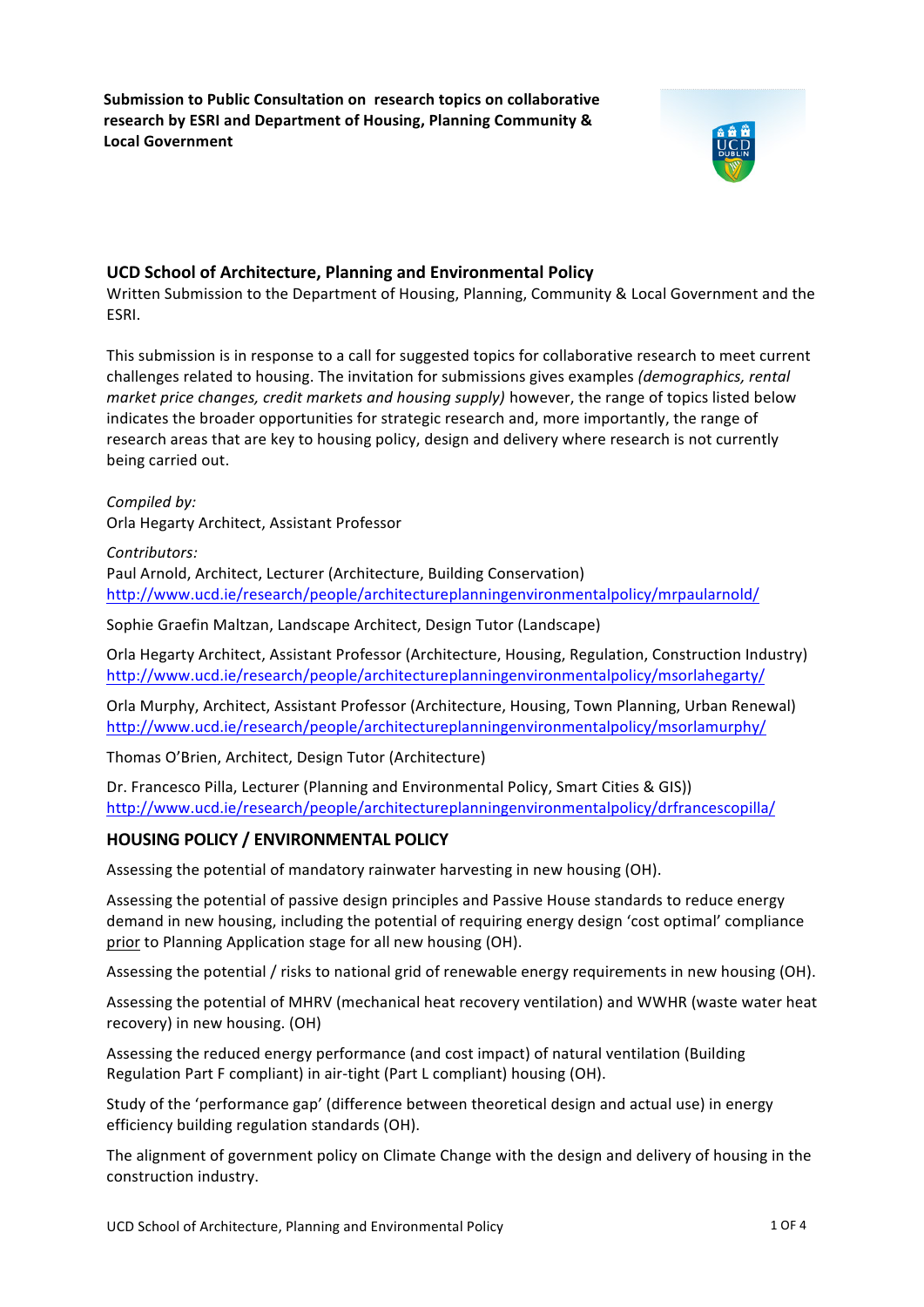### **REGULATORY SYSTEM**

Assessing potential, removing barriers and facilitating the re-use of office buildings for residential purposes (PA)

Maximising potential and removing barriers to achieving re-use of upper storeys in historic streets (PA)

Potential for removing regulatory and administrative barriers to efficiency in the house building industry (including addressing areas of duplication, redundancy, administrative delay and cost) (OH)

Assessment of regulatory fees, costs of delivery and benefits to economy of current regulatory arrangements in construction industry (Planning, Building Control, Health & Safety, Residential Tenancies) (OH).

Assessment of the effectiveness of the Building Regulations and Building Control system in achieving compliance with EPBD (Energy Performance in Buildings Directive) (including cost optimal capital investment, barriers to implementation, financial penalties for non-compliance). (OH)

Assessment of the training and educational requirements of up-skilling the construction industry to EPBD requirements. (OH)

### **PROCUREMENT POLICY**

Study of access/ barriers to SMEs participation in public procurement (both design professionals and construction companies), skills levels and training requirements in public procurement bodies, award criteria (appropriateness, effectiveness, consistency) (TOB)

Evaluation of 'value for money' (as opposed to cost certainty) in current construction industry public procurement procedures (both design professionals and construction companies) (TOB)

The relative costs of procuring housing under different procurement models (eg. speculative developer built, local authority built under contract, PPP (public private partnership), and others). (TOB, OH)

Assessment of cost/ benefit/ value for money of 'life cycle costing' of alternatives at design stage(TOB, OH).

Assessment of cost/ benefit/ value for money of requiring energy efficiency assessment at design stage, prior to Planning Permission (OH).

The cost/benefit of 'fast-track' (including rapid build) construction procurement (TOB)

The cost/benefit of off-site construction (MMC, modern methods of construction) of houses, apartments and housing components (OH)

The cost/benefit of State standardization and State procurement of housing components (OH)

The barriers to investment in cost-optimal design (assessing a range of factors) of housing and communities (OH).

The barriers to delivery of consistent Building Regulation compliance in housing construction (OH)

The opportunities for procurement reform and modernisation in the house building industry (OH).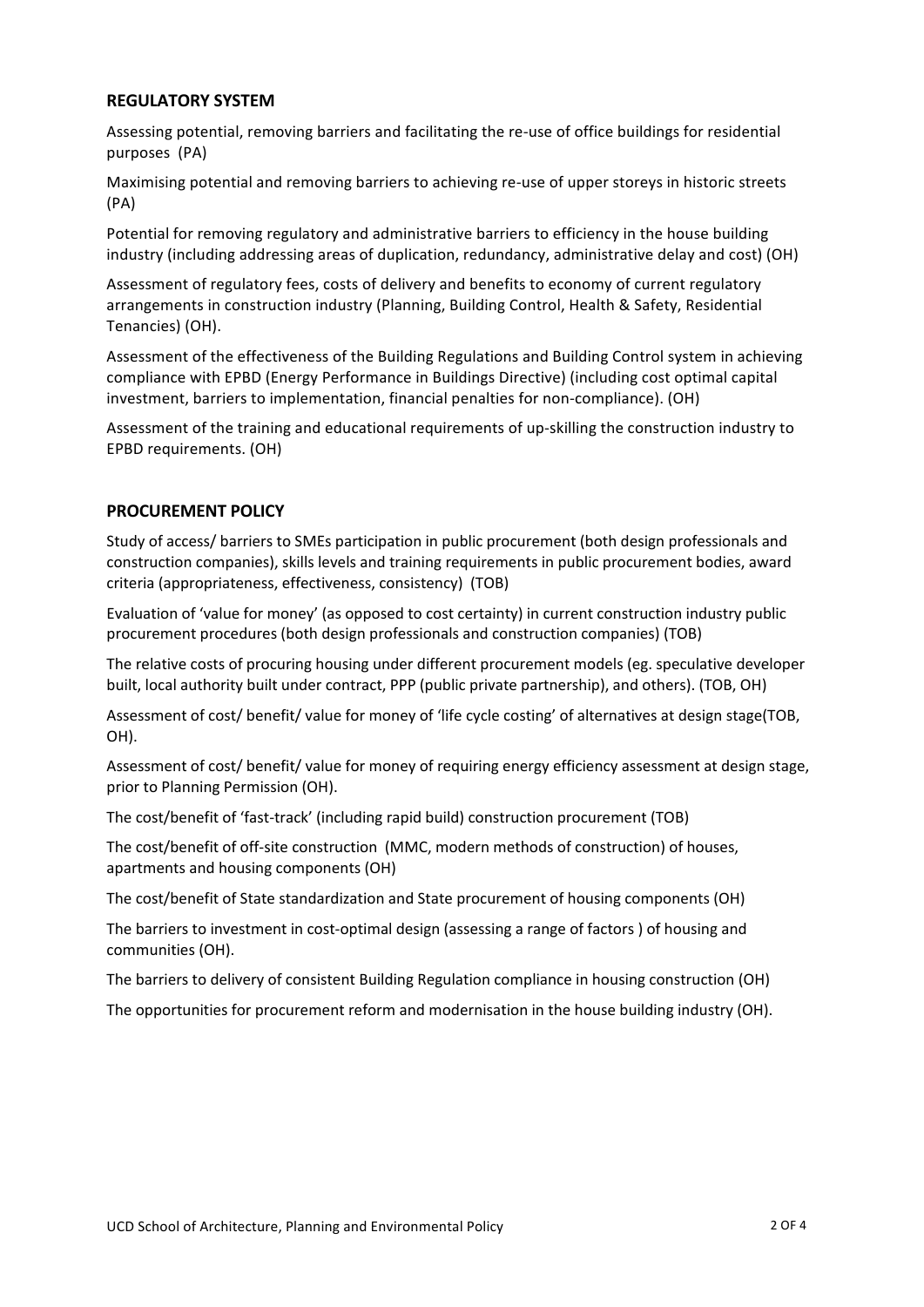# **HOUSING DELIVERY**

# **Statistics/ Data**

Study of the numbers of housing being built, the methods of procurement, the relative costs and effectiveness of current policy (TOB)

The potential to develop and align the Building Energy Rating (BER) Register, the BCMS (Building Control Management System) Register and the Residential Property Price Register, to provide accurate real-time information on housing construction (OH)

### **Flood Risk**

The impact of perceived and actual flood risk on house sale and rental market in Ireland (FP)

### **Housing Cooperatives/ Alternative Procurement**

Removing barriers and improving the legal basis for Housing Co-operatives and Housing Associations (PA)

Assessment of barriers to / opportunities for self-build and custom-build housing in urban areas. (OH)

### **Consumer Redress**

The effectiveness of current consumer protections, insurances and mechanisms for redress in the new housing sector (OH).

The effectiveness of quality controls in construction in the housing sector (OH).

A comparative study of building control systems between Ireland (a model of 'self-regulation') and international 'best practice' (OH).

The cost/ benefit of current (and planned) registration/ licensing of construction professionals and building companies in the construction industry, and a comparison to 'best practice' examples internationally and in other sectors. (OH)

The risks to the construction sector of insurance industry failure and/or withdrawal ('flight') from the Irish market, including construction insurances, professional indemnity insurances and warranty schemes (OH).

The costs and effectiveness of current arrangements for financial bonds/ 'Taking in Charge' of estates and opportunities for reform and alignment of certification/ regulation/ licensing/ bonding of housing developers (OH).

### **Capacity**

To examine the capacity and skills of the construction industry (design professionals and construction operatives) to deliver the Rebuilding Ireland programme. (OH)

Assessment of the professional resources (architects/ engineers/ surveyors) required to provide inspection as required Building Control under Building Control (Amendment) Regulations 2014 (OH).

### **Construction Products**

To study the effectiveness of current market surveillance and control of construction materials in order to fulfill the requirements of the Construction Products Regulation (OH).

To assess the risks of defective and fraudulent construction products (including pyrite) and the effectiveness of current legislation and controls (OH).